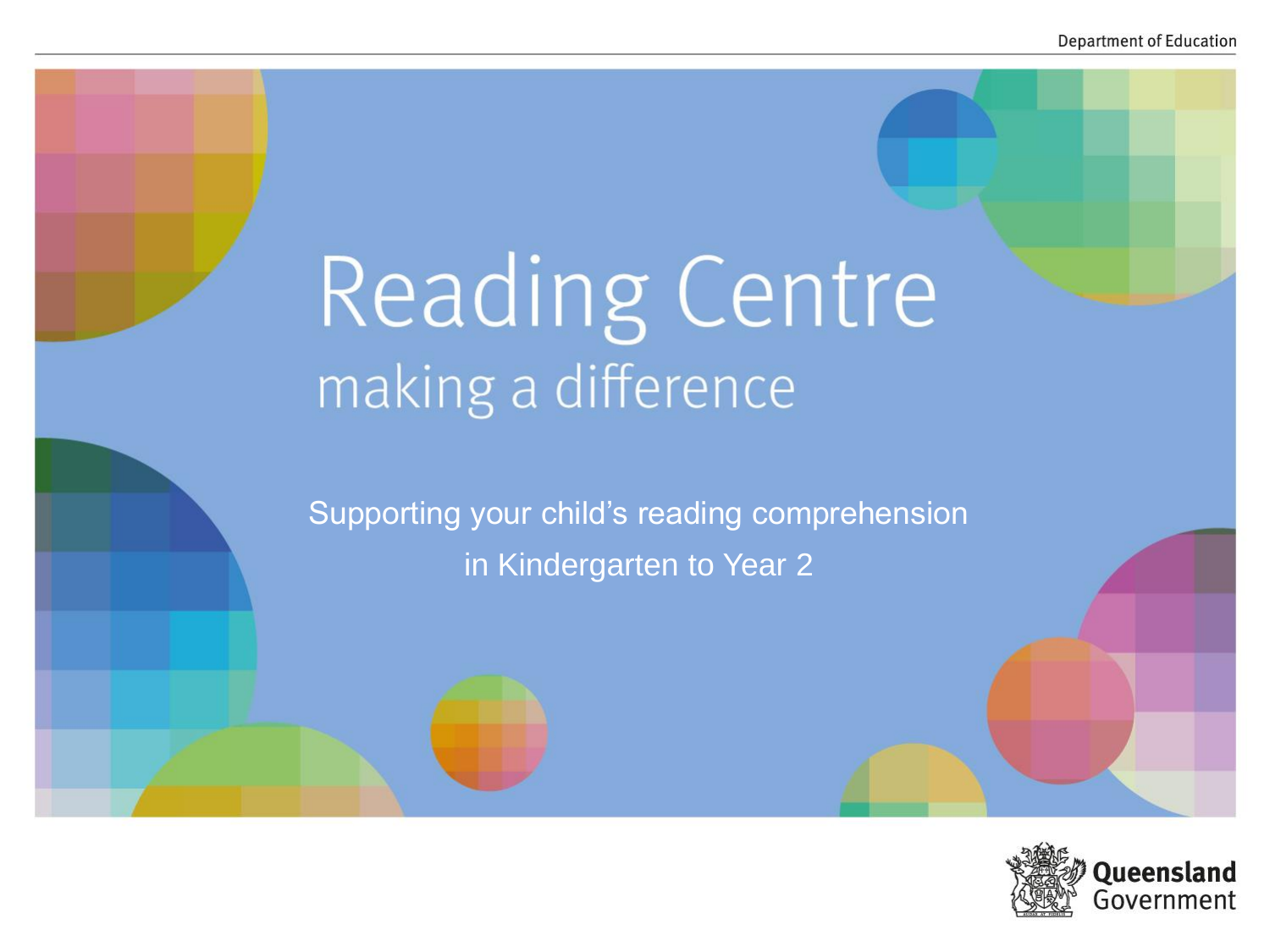## **Why read at home?**

Research has proven that children who are immersed in quality reading experiences in the early years do better throughout their schooling.

There are opportunities to use books and eBooks in exciting ways, to capture children's interest and expand their thinking and language skills.

Children can practise learnt language and new words through:

- conversations about stories and information texts
- repeated readings of a text
- shared reading of their favourite text.



### Read texts you love, discover together and re- read favourites!

Texts include written, spoken, printed, digital and multimodal.

All images: Pixabay

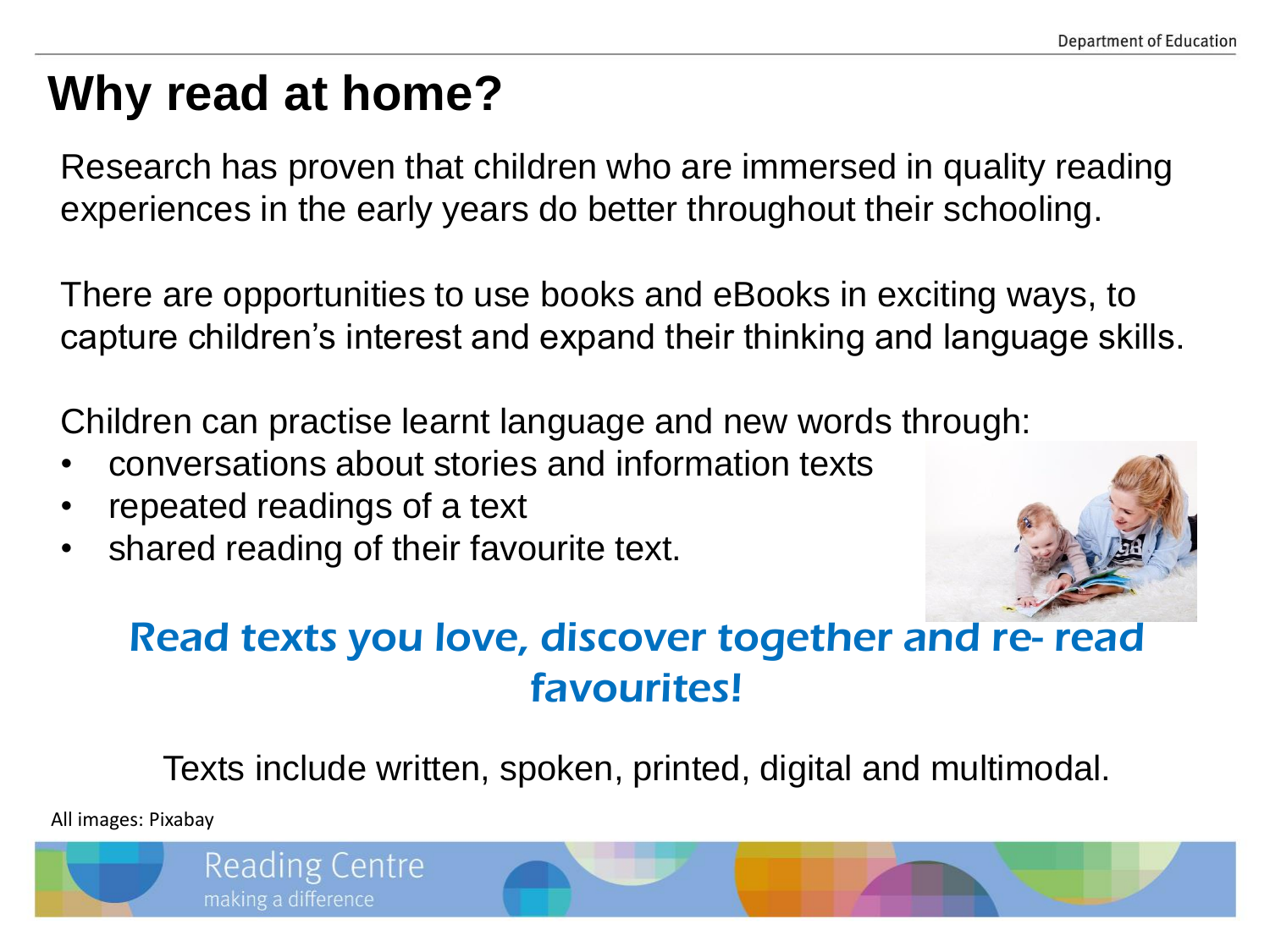# **Kindergarten**

**Kindergarten** children develop language through:

- engaging with different texts
- understanding the purpose of texts



- connecting stories with their own personal experiences
- understanding the connection between the words and images in a text
- exploring reading behaviours. For example, a child chooses a story and shares it with others or asks an adult to read a story with them. They might ask, 'What does this writing say?'

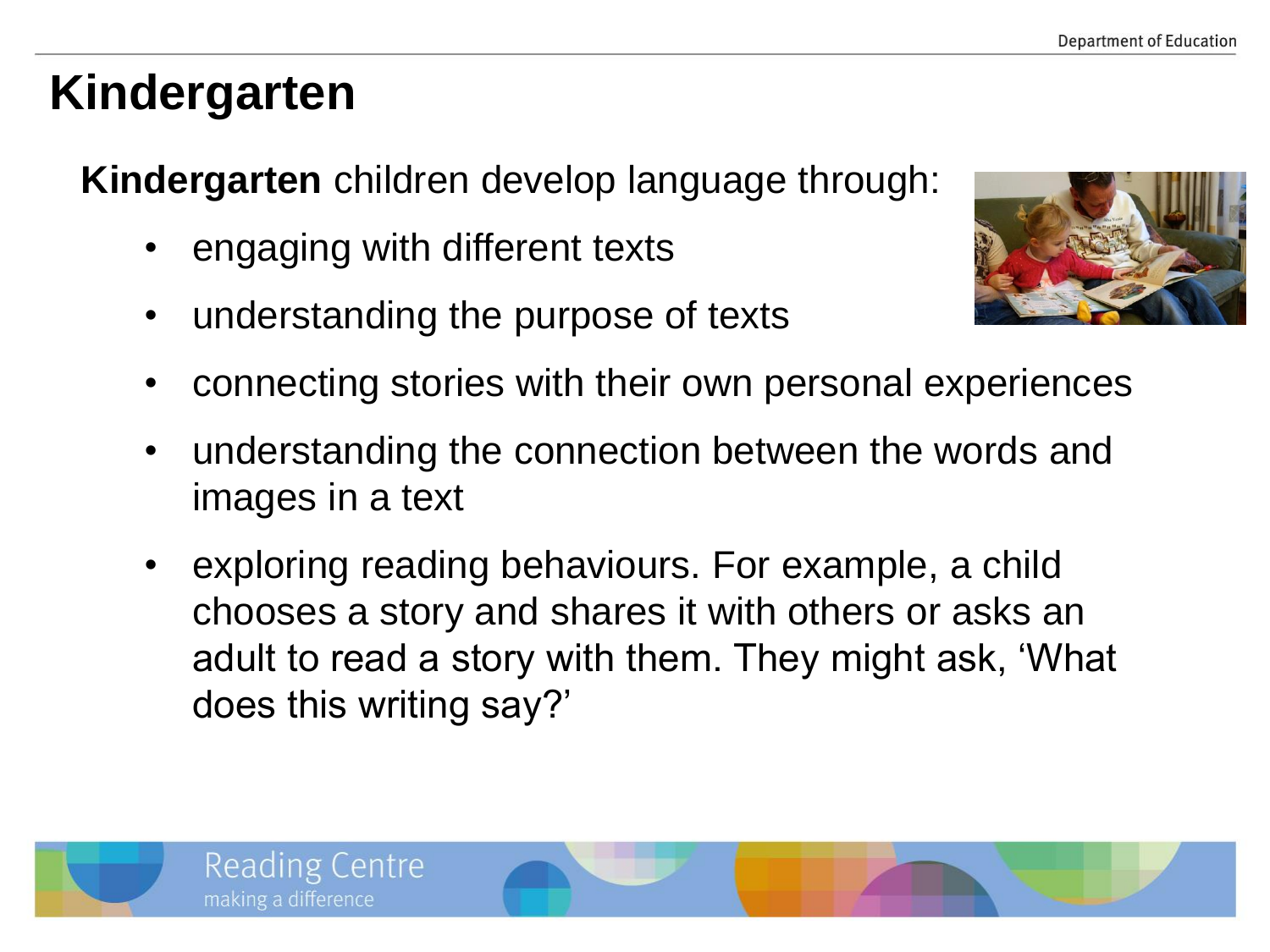### **Preparatory**

**Reading Centre** 

making a difference

**Prep** children use comprehension strategies to understand and discuss texts. They learn to:

- talk about what's happening in texts
- find answers to literal questions such as *who, what, where, when*
- recall one or two key facts from an informative text
- make links between events in a story and their own experiences
- make an inference about a character's feelings
- discuss the events in a story and retell the events in order.

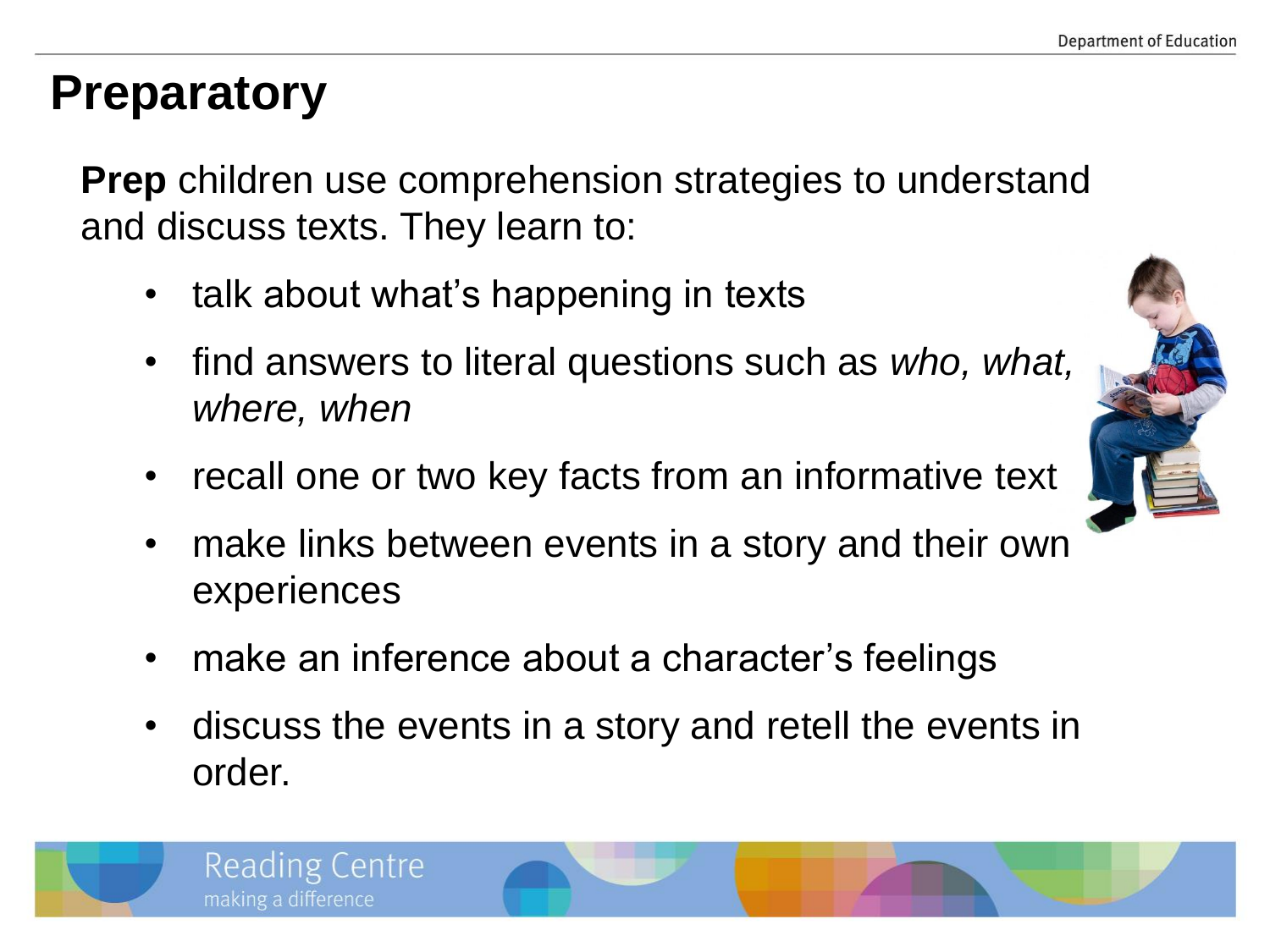# **Year One**

**Year One** children use comprehension strategies to:

- make connections between a text and their own experiences and between the words and images in a story
- find key information in a text

**Reading Centre** 

making a difference

- make inferences about characters' feelings and motives
- build knowledge about the topic of the text and learn new vocabulary before and during reading
- make predictions from looking at the cover and illustrations and at points in the text before reading on
- retell events or key information orally.

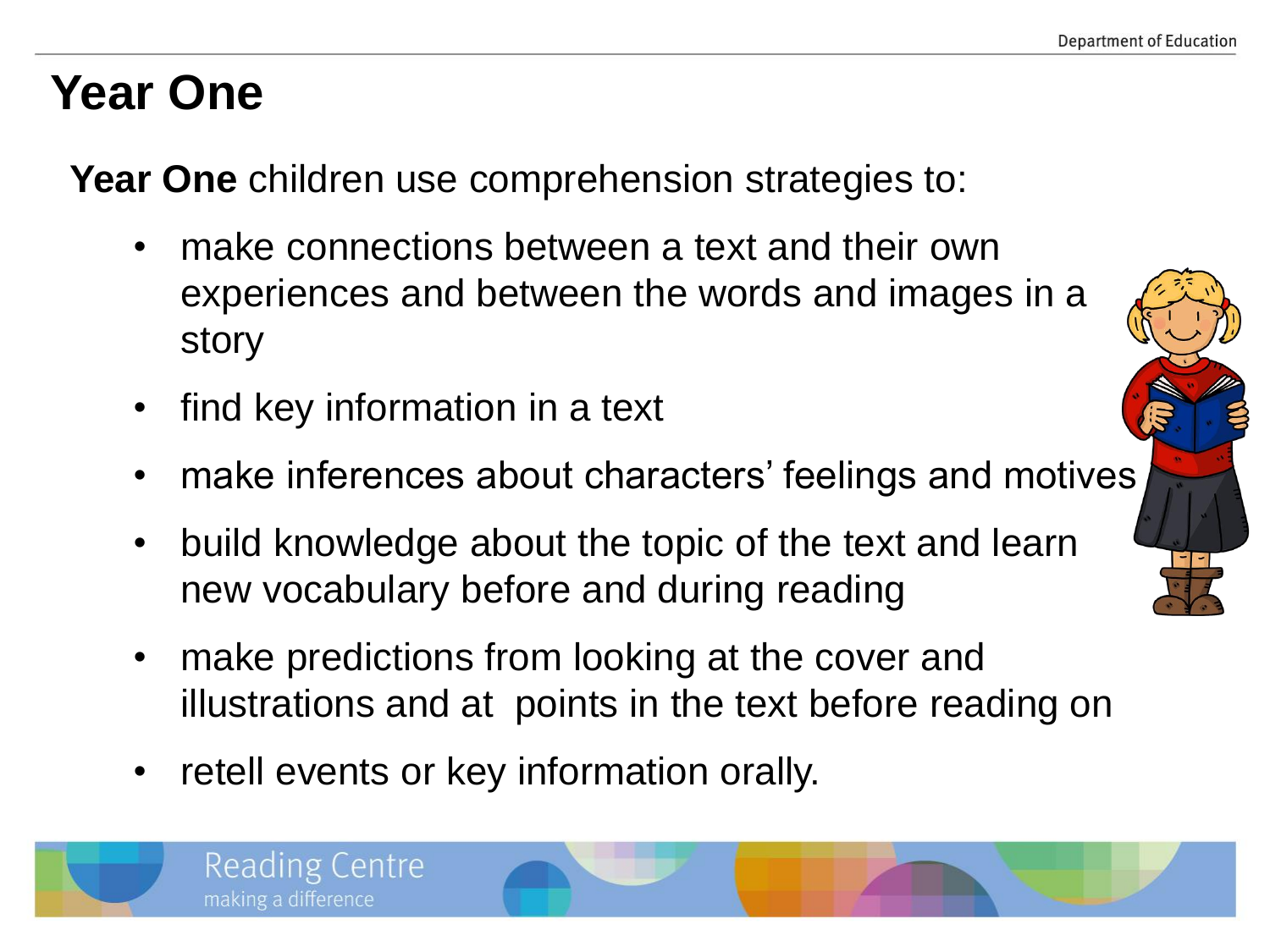### **Year Two**

**Year Two** children use comprehension strategies to:

- make connections between the text and their own experiences with other texts, comparing author's differing point of view on a topic.
- make connections between words and images
- use prior knowledge and vocabulary
- make inferences using information in a text and their prior knowledge
- predict, ask and answer questions as they read, summarise and review the meaning.



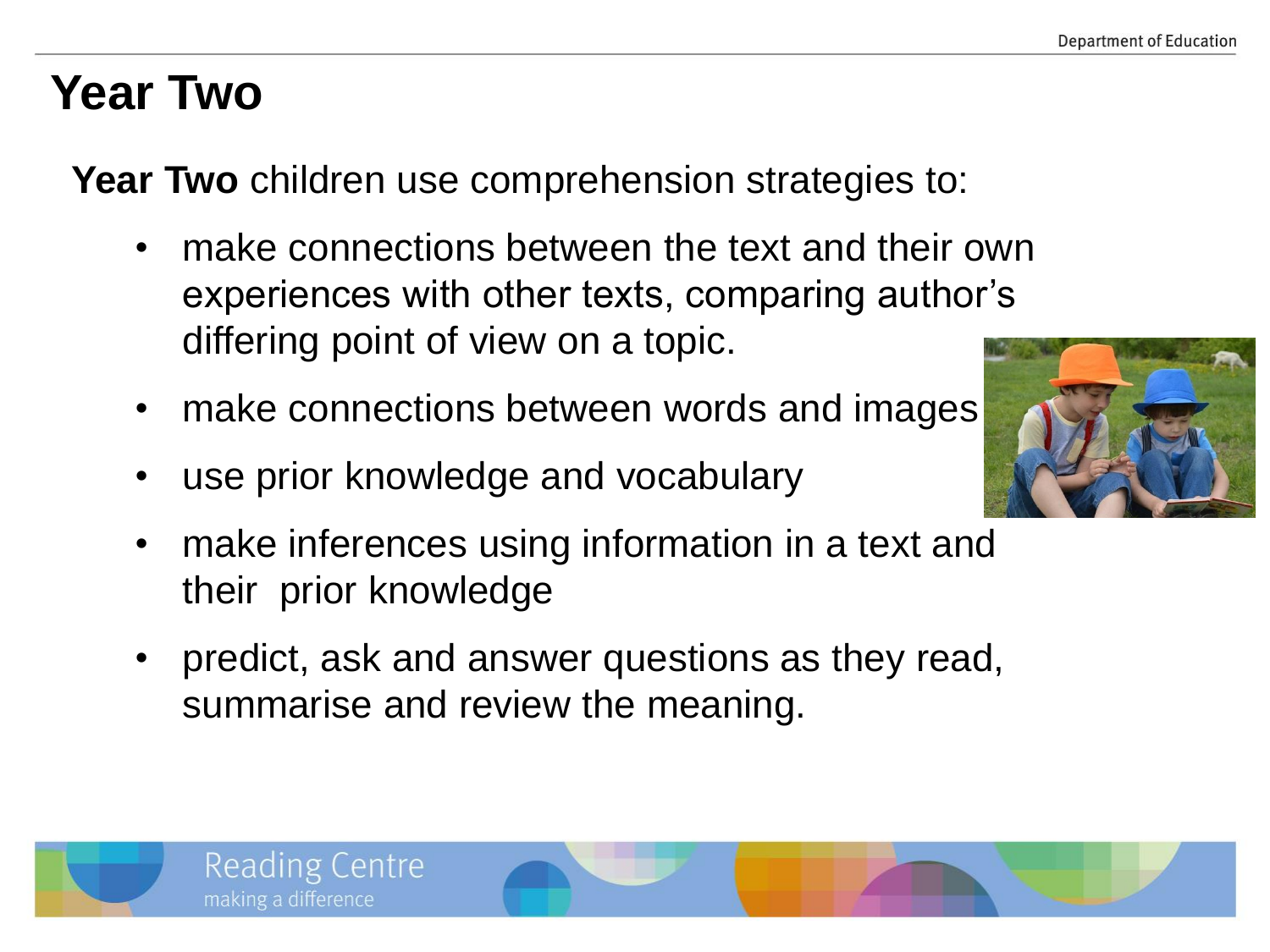### **Early years**

In the early years of schooling, children are taught a range of comprehension strategies to make meaning from texts.

Deep understanding happens when these three levels of comprehension are considered:

- *literal*
- *inferential*
- *evaluative*



Help children make meaning of texts through discussions and by asking questions related to each level.

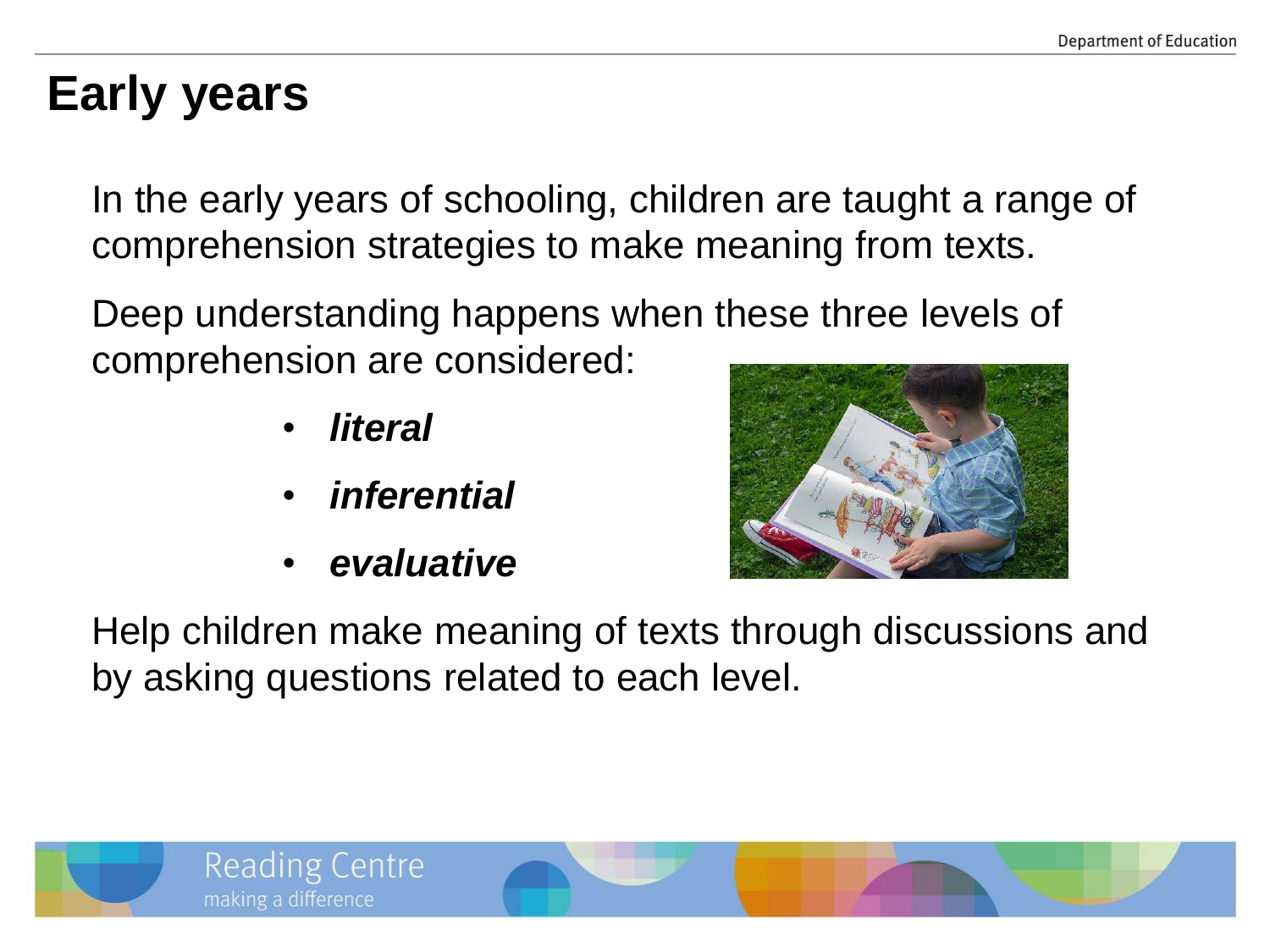# **Developing literal understanding**

**Literal** meaning refers to what is directly stated in the text.

Provide scaffolds to help children find the literal meaning in a text. Use prompts such as:

- *Where is the story set?*
- *Who is in the story?*
- *What is the main character's name?*
- *When is the story set?*

Reading Centre

making a difference

• *What is happening in the story?*



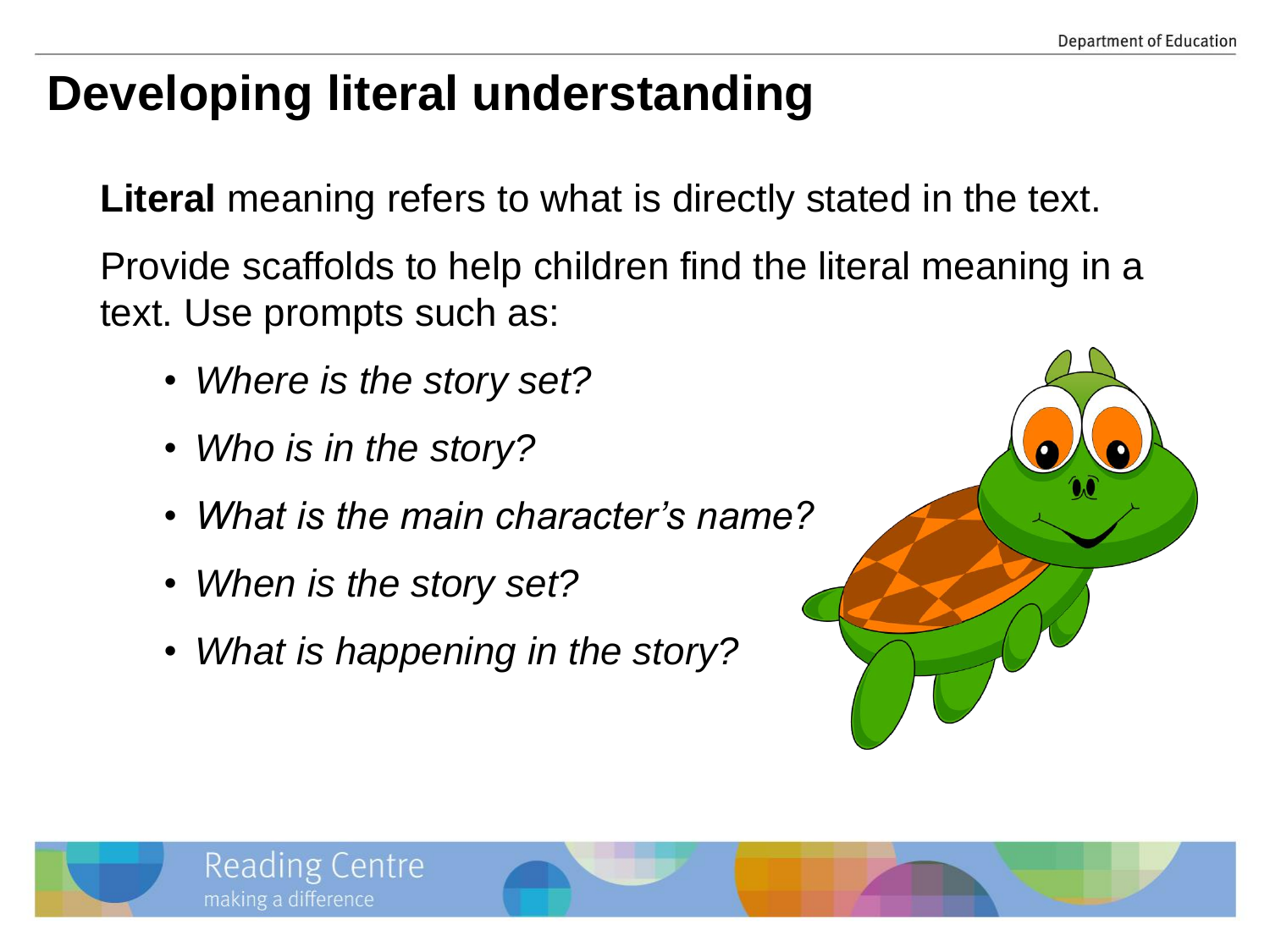# **Developing inferential understanding**

To make an **inference**, a reader draws on their prior knowledge and identifies the word, sound and image clues in a text.

Provide scaffolds to help children infer meaning from a text. Use prompts such as:

*I think this happened because …* 

*I think a character did this because …*

*What do you think?* 

*What makes you think that?* 



*What clues are in the story that support your thinking?*

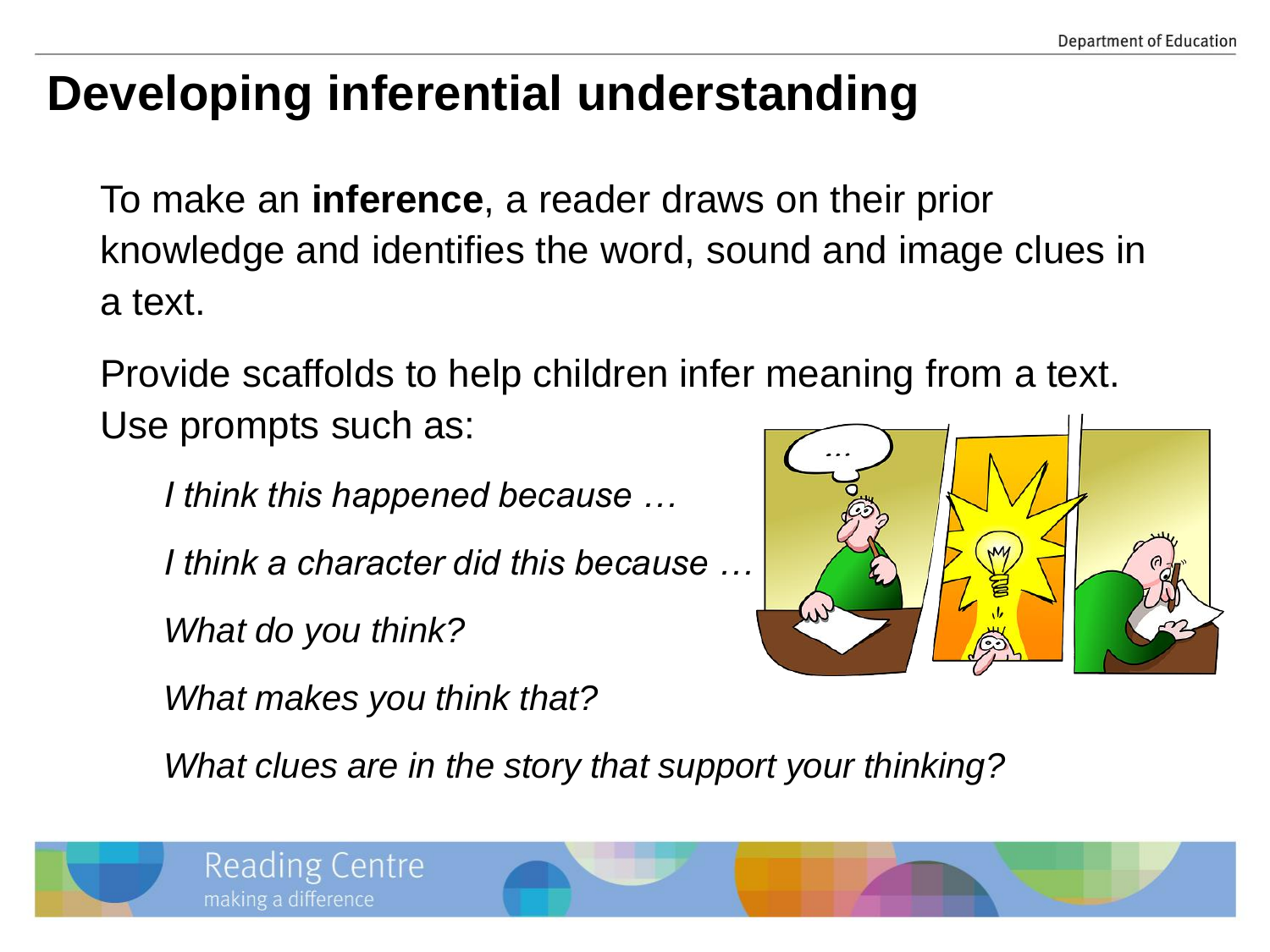### **Developing evaluative understanding**

**Evaluative** meaning is a deeper level of understanding. It includes the opinions and judgments a reader makes about the text, the author or the topic.

Some evaluative questions you might ask your child about what they have read include:

- *What does the author want you to feel, think or know about the story?*
- *What does the author want you to feel, think or know about the characters' actions, thoughts or feelings?*
- *Do you agree with the author's viewpoint on…?*
- *Why did the author …?*

**Reading Centre** 

making a difference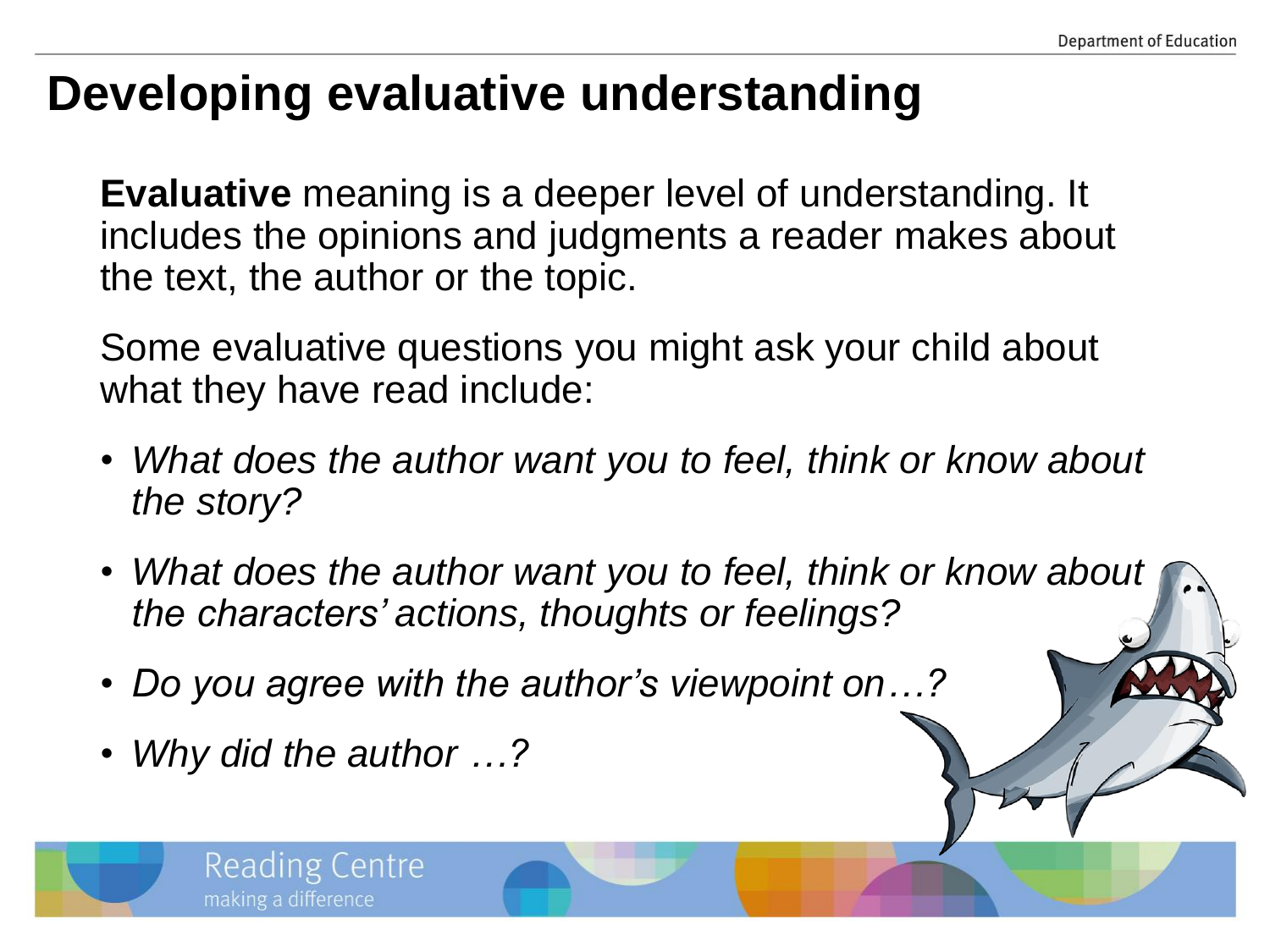# **Supporting children to read**

### **Shared reading**

Parents and caregivers play a vital role in supporting children to respond to ideas, words and images in texts and to extend their child's ability to read for meaning.

During a shared reading, parents or care givers:

- ask questions about a text
- discuss illustrations and the words used in a text
- respond to their child's thinking about a text
- think out loud so their child can hear how to make meaning of a text
- encourage discussion about a text using words from the text
- support their child to share their thinking, predictions, connections, inferences and opinions about a text.



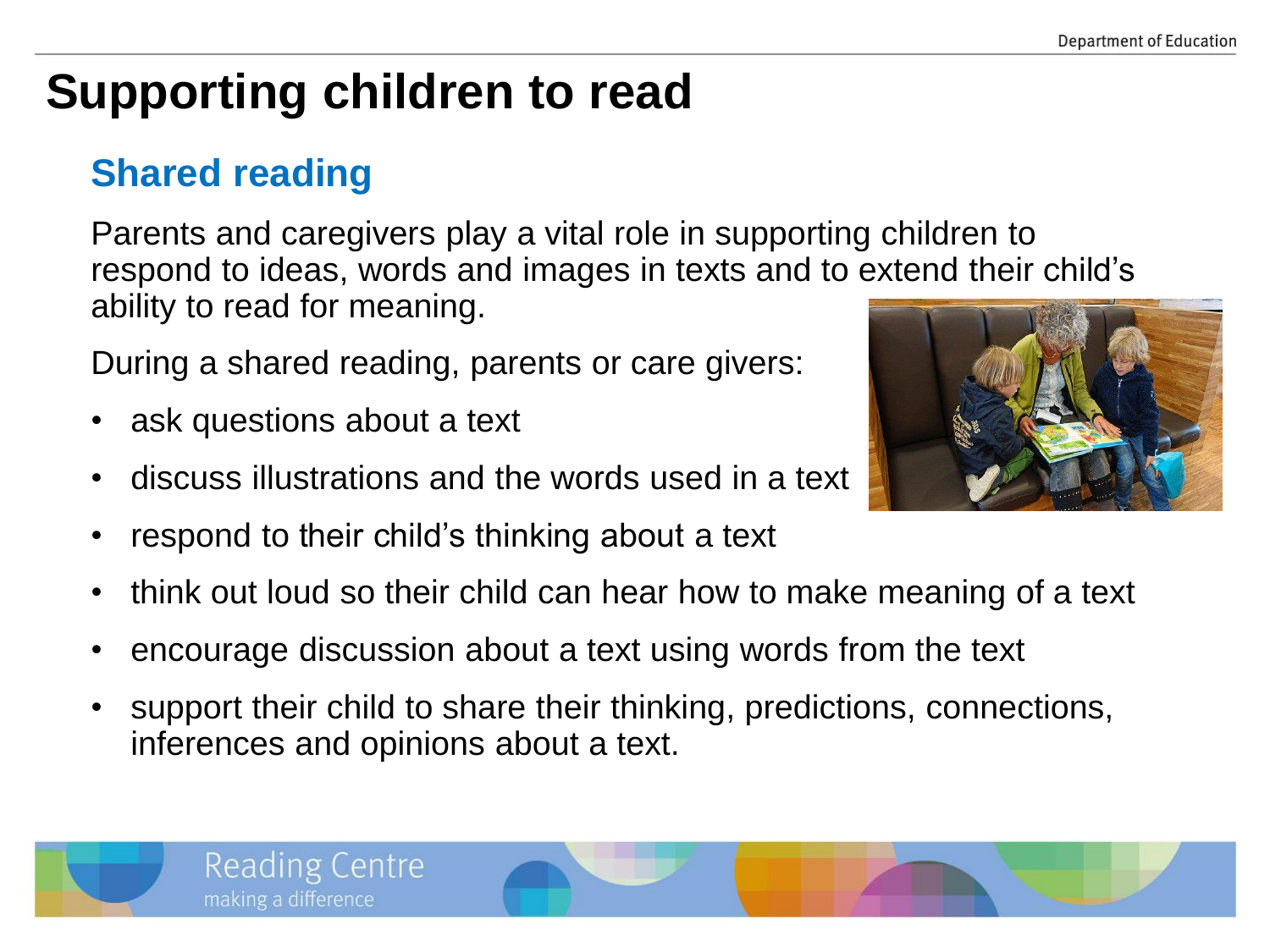# **Sharing a text with your child**

#### **Before reading**

- Discuss the cover, title, author and illustrations. For example: *Who is on the cover? Where are they? What are they doing?*
- Predict what will happen in the story from the cover or by looking through the book.
- Invite children to make predictions and personal connections to the story through conversation.
- Model or ask your child to pose questions about the setting, character and events.



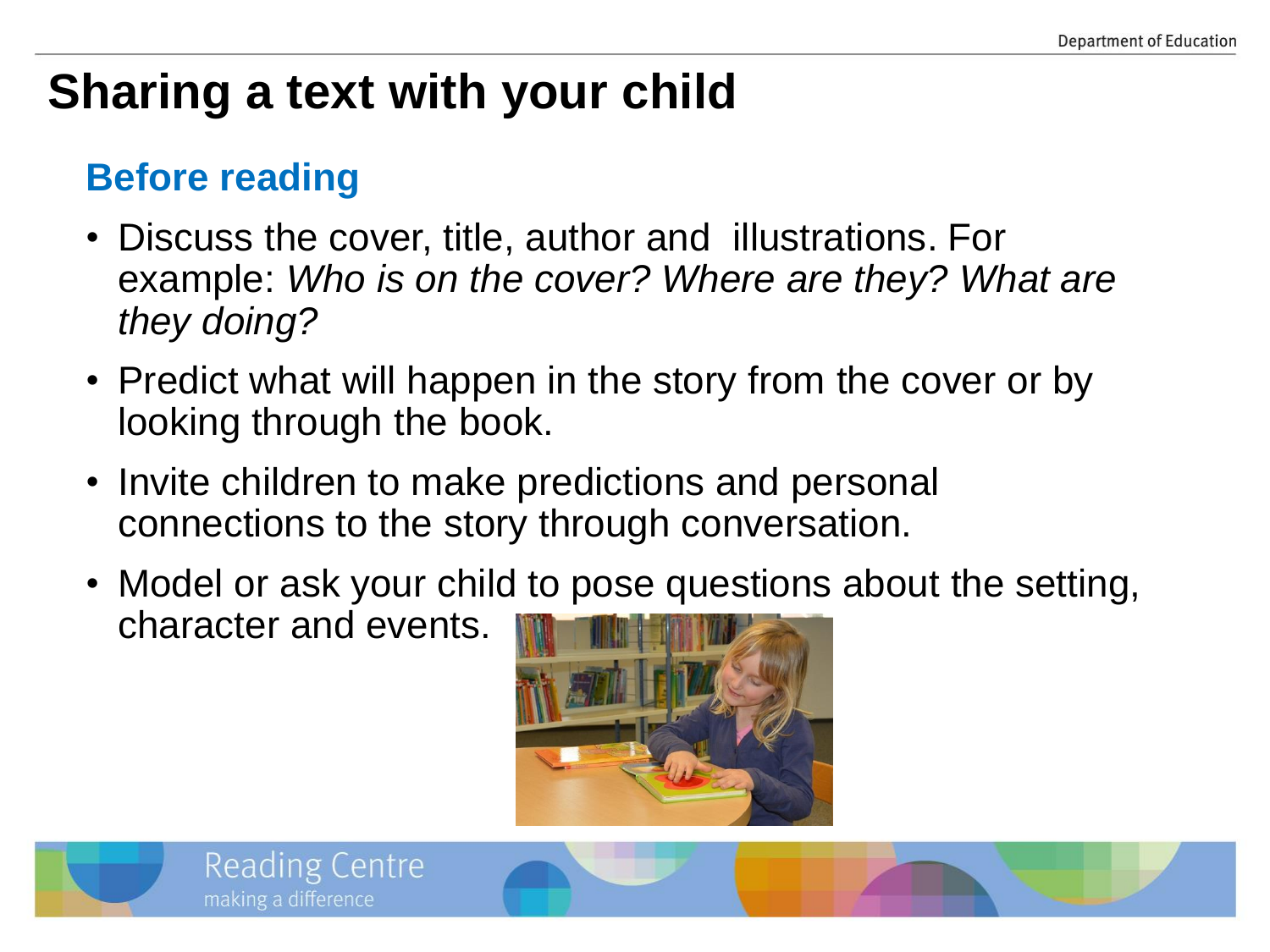# **Sharing a text with your child**

#### **During reading**

- Choosing who reads a text will depend on the story's complexity and your child's confidence and development. Read to your child or with your child. You may choose to read a part each which should help your child feel supported as they learn to make meaning of a text.
- Read with fluency and expression to make meanings clear.
- Predict what will come next and confirm predictions.
- Read through the book stopping to discuss the meaning of the text. Use prompts such as:
	- *'I'm wondering if …'* and *'I'm wondering why'…* questions about the setting, characters and events.
	- *'I'm thinking \_\_\_\_\_\_ because \_\_\_\_\_\_\_\_.'*

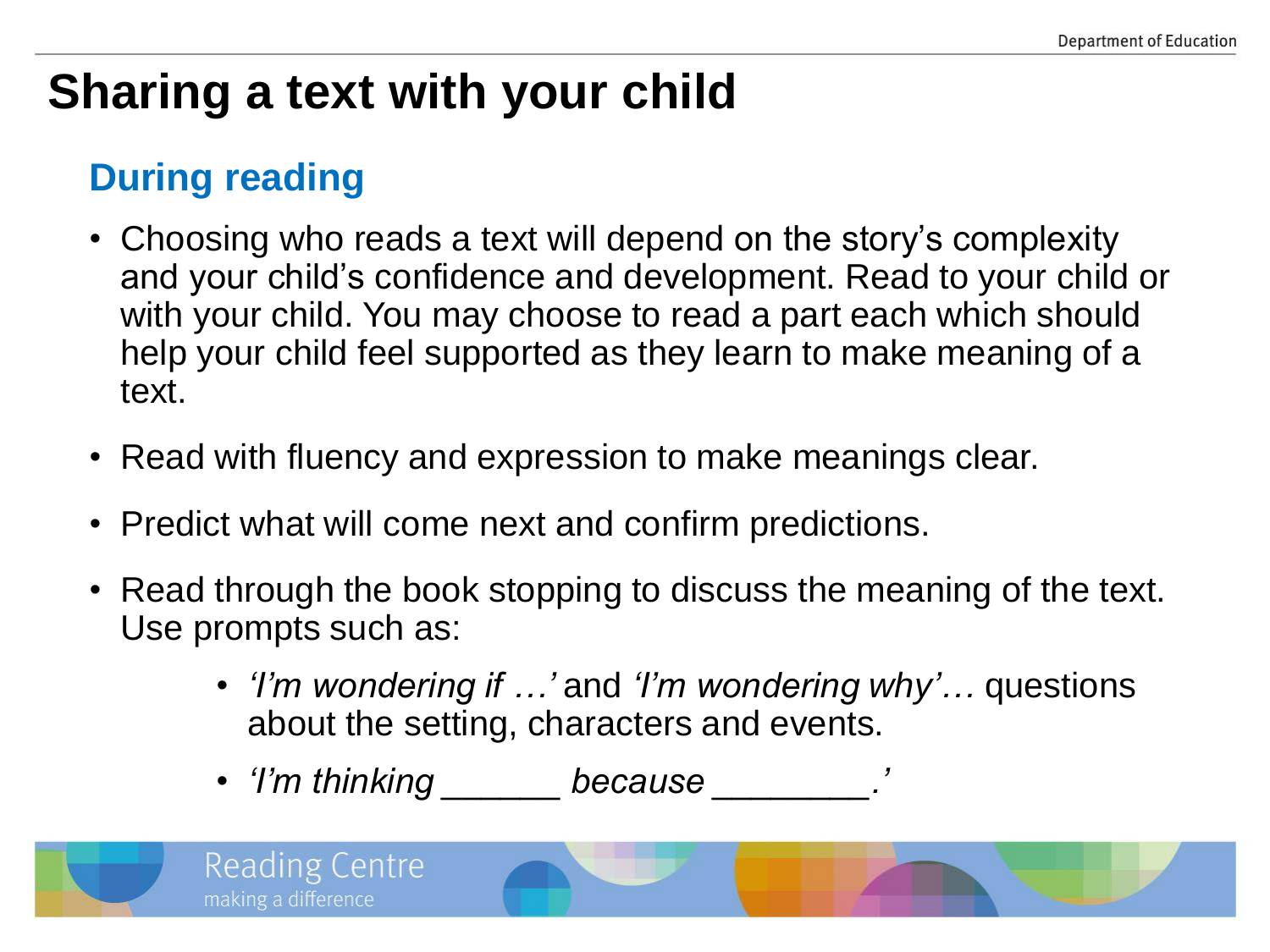# **Sharing a text with your child**

### **After reading**

• Share connections about the text.

*'The story reminded me of …'*

*'What did the story remind you of ?'*



• Discuss why the characters acted the way they did. Use the story's setting, characters, events and themes to support children to make inferences.

 *'What do you think the character is thinking about?'*

 *'What clues in the story help us to understand the characters?'*

• Share opinions about the book and the character's feelings, motives, relationships and points of view.

 *'Why do you think the author …….?'*